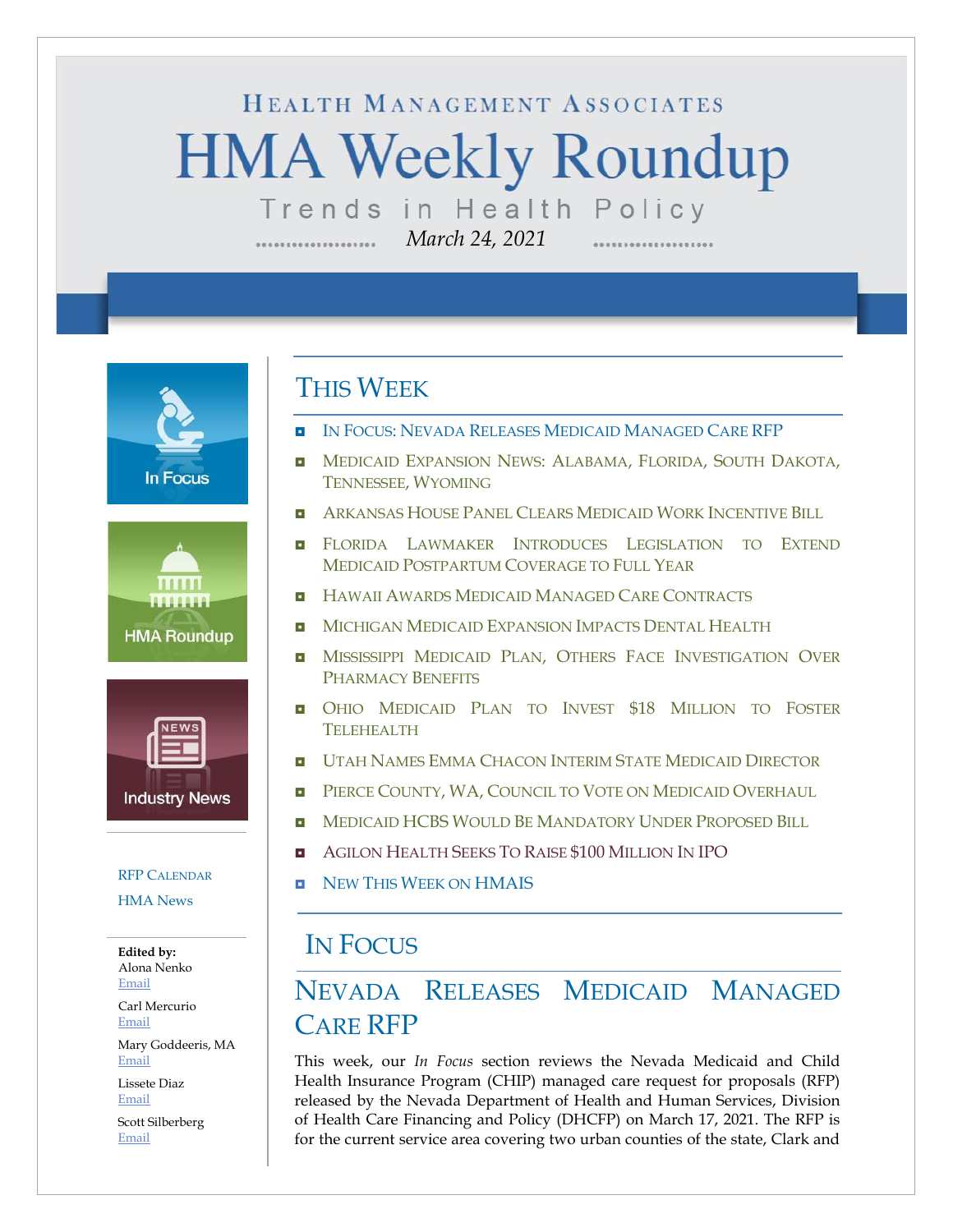Washoe; however, the state may extend the geographic service area under the contract. Through this RFP, Nevada seeks to advance the state's goals of "improved clarity and oversight of requirements; increased focus on care management, member engagement, and access; and continued progress towards integration of services and efficiency."

Contracts are worth approximately over \$2 billion annually. DHCFP's actuary will hold a public meeting on April 2, 2021, to present an overview of the calendar year 2022 rate development to potential bidders.

Selected managed care organization (MCOs) must also participate in the statebased Affordable Care Act (ACA) Exchange, providing at least one Silver and one Gold Qualified Health Plan (QHP) by 2024. This is to ensure continuity of care for individuals and families who may have a change in Medicaid or CHIP eligibility status. The offerings must also meet the requirements of an MCO Transition QHP.

#### RFP Timeline

Contracts will run from January 1, 2022, to December 31, 2025, with a possible two-year extension. Proposals are due May 13, 2021, and awards are expected to be announced September 7, 2021.

| <b>RFP Activity</b> | Date              |
|---------------------|-------------------|
| <b>RFP Issued</b>   | March 17, 2021    |
| Proposals Due       | May 13, 2021      |
| Letters of Intent   | June 14, 2021     |
| Awards              | September 7, 2021 |
| Implementation      | January 1, 2022   |

#### Current Market

Current incumbents are Anthem/Amerigroup, UnitedHealthcare/Health Plan of Nevada, and Centene/SilverSummit Health Plan, who collectively serve nearly 600,000 individuals. The last procurement was in 2016. MCOs cover benefits including physical health, behavioral health, and prescription drugs, and serve approximately 72 percent of the state's Medicaid and CHIP population. The rest receive benefits through a fee-for-service delivery model.

| Nevada Medicaid Managed Care Enrollment by Plan, February 2021 |         |                |  |  |
|----------------------------------------------------------------|---------|----------------|--|--|
| Plan                                                           | Total   | % Market Share |  |  |
| UnitedHealthcare                                               | 285,897 | 47.7%          |  |  |
| Anthem                                                         | 243,505 | 40.6%          |  |  |
| Centene                                                        | 69,946  | 11.7%          |  |  |
| <b>Total</b>                                                   | 599,348 |                |  |  |

Enrollment in managed care is mandatory for recipients under the family medical categories, the Nevada Check Up program (the state's CHIP program), and the aged out of foster care coverage group when there is more than one MCO option in the geographic service area. Eligible Native American populations and children with Special Health Care Needs (CSHCN) or Severe Emotional Disturbance (SED) can choose to opt out of managed care. Excluded populations from managed care include: individuals in foster care/child welfare, individuals in an intermediate care facility with intellectual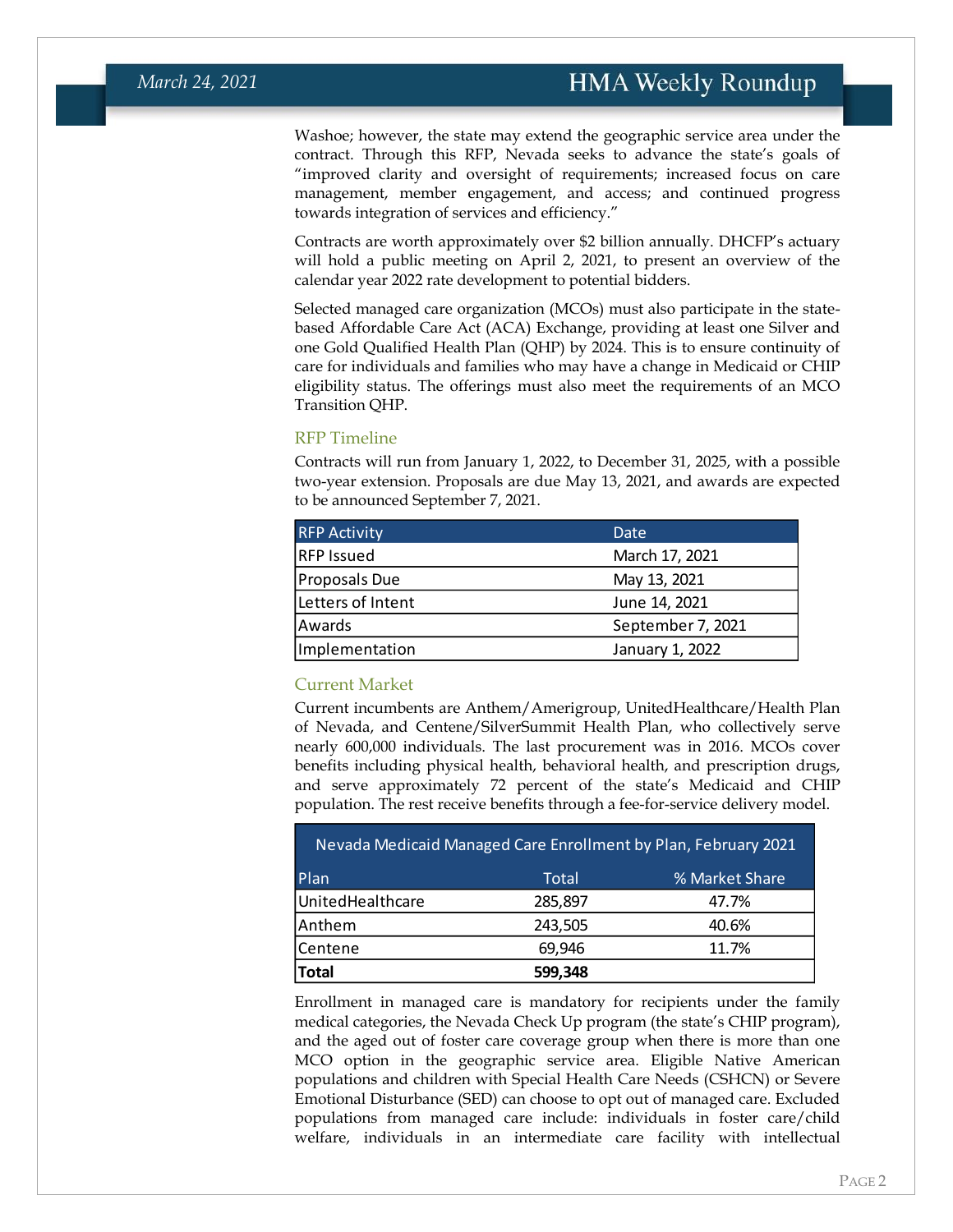disabilities, individuals receiving services in a Nursing Facility (NF) for over 180 days, individuals receiving hospice services, individuals enrolled in a 1915(c) Home and Community Based Services waiver program, and individuals admitted to a swing bed stay in an acute care hospital for over 45 days.

#### Evaluation

The proposal evaluation process will consist of three phases:

- Phase I: Review of Mandatory Requirements
- Phase II: Review of Responses to Technical Questions
- Phase III: Oral Presentations (at state's option)

The technical proposal will be scored out of a possible 1,500 points. MCO responses to each topic area will receive a numerical score of zero through five, correlating to a percentage of points earned, with zero being no points earned through five being 100 percent of points earned.

| <b>Technical Proposal</b>      |                                 |  |  |
|--------------------------------|---------------------------------|--|--|
| <b>Topic Area</b>              | <b>Maximum Available Points</b> |  |  |
| Member & Provider Services     | 250                             |  |  |
| Benefits & Service Delivery    | 300                             |  |  |
| Network & Access to Care       | 325                             |  |  |
| <b>Clinical and Quality</b>    | 350                             |  |  |
| Monitoring and Reporting       | 150                             |  |  |
| <b>Business and Operations</b> | 125                             |  |  |
| Total                          | 1.500                           |  |  |

The state may also invite individual MCOs for an oral presentation but reserves the right to forego oral presentations and select winning MCOs based on the written proposal.

[Link to RFP](https://nevadaepro.com/bso/external/bidDetail.sdo?bidId=40DHHS-S1457&parentUrl=activeBids)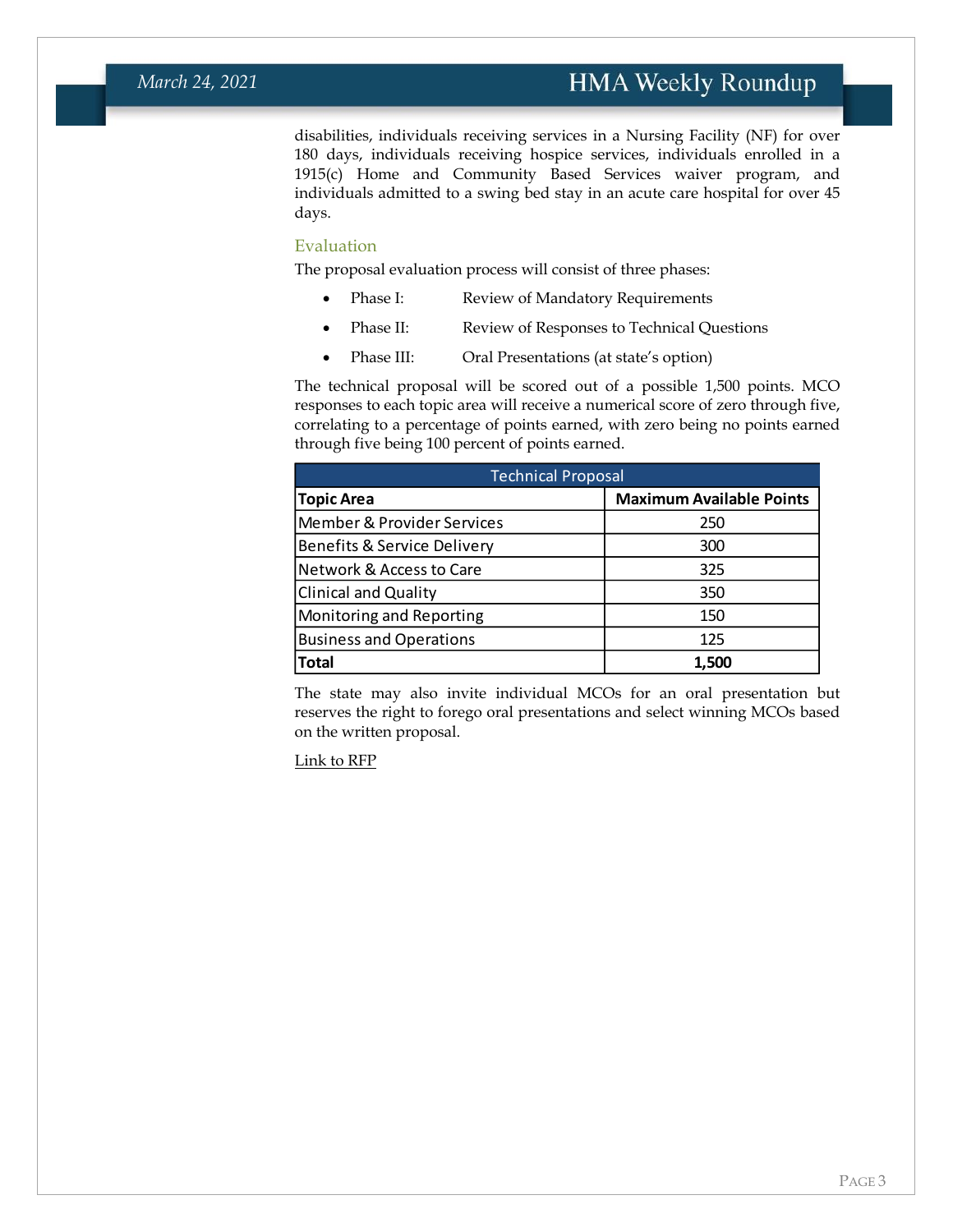

### <span id="page-3-0"></span>*Alabama*

**Governor Is Open to Medicaid Expansion.** *U.S. News & World Report/The Associated Press* reported on March 20, 2021, that Alabama Governor Kay Ivey is open to discussing Medicaid expansion, according to spokeswoman Gina Maiola, but indicated the need for additional information about the long-term cost projections. Ivey and Republican lawmakers in Alabama are reviewing incentives offered by the Biden administration for new Medicaid expansion states. Medicaid expansion in Alabama could cover an additional 300,000 individuals. [Read More](https://www.usnews.com/news/best-states/alabama/articles/2021-03-20/alabama-reviewing-medicaid-expansion-incentives)

#### <span id="page-3-1"></span>*Arkansas*

**Arkansas House Committee Clears Medicaid Work Incentive Bill.** *The Northwest Arkansas Democrat Gazette* reported on March 24, 2021, that the Arkansas House Public Health, Welfare and Labor Committee advanced a Medicaid expansion work incentive bill designed to replace the state's inoperative work requirements program. The Arkansas Health and Opportunity for Me (ARHOME) bill, which would allow expansion members who work to continue to enroll in Exchange plans instead of Medicaid fee-for-service, now heads to the full House. [Read More](https://www.nwaonline.com/news/2021/mar/24/medicaid-bill-moved-to-house/)

### <span id="page-3-2"></span>*Florida*

**Florida Lawmaker Introduces Legislation to Extend Medicaid Postpartum Coverage to Full Year.** *The Tampa Bay Times* reported on March 23, 2021, that Florida House Speaker Chris Sprowls (R-Palm Harbor) introduced legislation to extend Medicaid postpartum coverage from 60 days to a year. The bill would extend coverage for about 97,600 new mothers. [Read More](https://www.tampabay.com/news/florida-politics/2021/03/23/medicaid-boost-would-give-a-year-of-postpartum-care-to-florida-moms/)

**Senate to Vote on Use of Apprentices to Meet Nursing Home Staffing Requirements.** *Health News Florida* reported on March 18, 2021, that the Florida Senate Health Policy Committee advanced a bill that would allow nursing homes to use apprentices to meet state minimum staffing requirements. Currently, nursing homes are not able to use non-nursing staff to meet the minimums. The bill, sponsored by Senator Aaron Bean (R-Fernandina Beach), now heads to the Senate floor. [Read More](https://health.wusf.usf.edu/health-news-florida/2021-03-18/lawmakers-eye-personal-care-attendants-in-nursing-homes)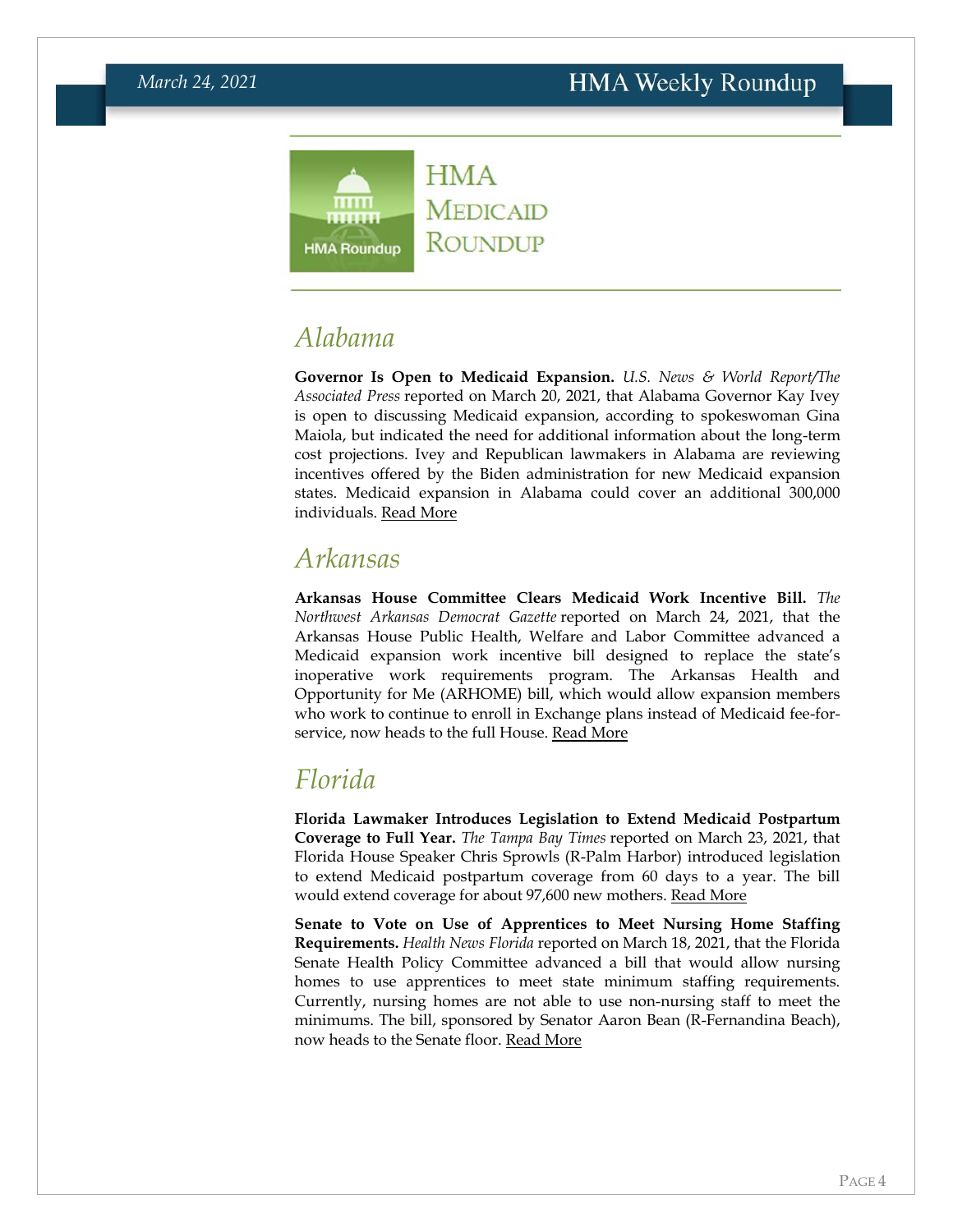**Governor, Legislative Leaders Show No Interest in Medicaid Expansion.** *The Orlando Sentinel* reported on March 17, 2021, that Florida Governor Ron DeSantis and state legislative leaders remain opposed to Medicaid expansion, despite federal incentives that further enhance Federal Medical Assistance Percentages (FMAP) for new expansion states. About 800,000 individuals would be eligible for Medicaid expansion in Florida. [Read More](https://www.orlandosentinel.com/politics/os-ne-florida-medicaid-expansion-20210317-uxyqvh3trjgvthw4qxoba52syy-story.html)

#### *Georgia*

**Georgia to Challenge Repeal of Expansion Waiver With Work Requirements.** *Georgia Health News* reported on March 17, 2021, that Georgia would challenge an attempt by federal regulators to revoke the state's partial Medicaid expansion waiver in whole or in part because it contains work requirements. In a letter to the Centers for Medicare & Medicaid Services, state commissioner of Community Health Frank Berry said revoking the waiver would constitute ''an arbitrary and unlawful bait-and-switch.'' The Trump administration approved the Georgia waiver, dubbed Pathways to Coverage, which is scheduled to begin July 1, 2021. [Read More](http://www.georgiahealthnews.com/2021/03/georgia-vows-continue-fight-feds-kill-medicaid-waiver-plan/)

### <span id="page-4-0"></span>*Hawaii*

**Hawaii Awards QUEST Integration Medicaid Managed Care Contracts.** The Hawaii Department of Human Services (DHS) awarded on March 18, 2021, QUEST Integration (QI) Medicaid managed care contracts to Alohacare, Centene/WellCare, Hawaii Medical Service Association (HMSA), Kaiser Foundation Health Plan, and UnitedHealthcare. All health plans were awarded statewide contracts, except for Kaiser which was awarded a contract for Oahu and Maui only. All winners are incumbents and will continue to serve 378,000 Medicaid and Children's Health Insurance Program (CHIP) members with integrated medical, behavioral and long-term care coverage. Implementation is slated to begin July 1, 2021, with contracts running to December 31, 2026, with three additional optional years. The total contract worth, including optional years, is \$17 billion. The state had previously awarded contracts to Alohacare, Centene/WellCare, HMSA, and UnitedHealthcare on January 22, 2020; however those contracts were rescinded because of the COVID-19 pandemic. [Read More](https://hands.ehawaii.gov/hands/awards/award-details/168048)

# <span id="page-4-1"></span>*Michigan*

<span id="page-4-2"></span>**Medicaid Expansion Improves Dental Health, Survey Finds.** *Medical News* reported on March 23, 2021, that 57 percent of Michigan Medicaid expansion members who saw a dentist since enrolling reported improved oral health, according to a University of Michigan survey of 4,090 Healthy Michigan Plan expansion members. The program covers basic dental care, including cleanings, fillings, X-rays, and dentures. Currently, there are more than 895,000 individuals enrolled in Medicaid expansion. [Read More](https://www.news-medical.net/news/20210323/Study-examines-the-impact-of-dental-coverage-offered-through-Michigane28099s-Medicaid-expansion.aspx)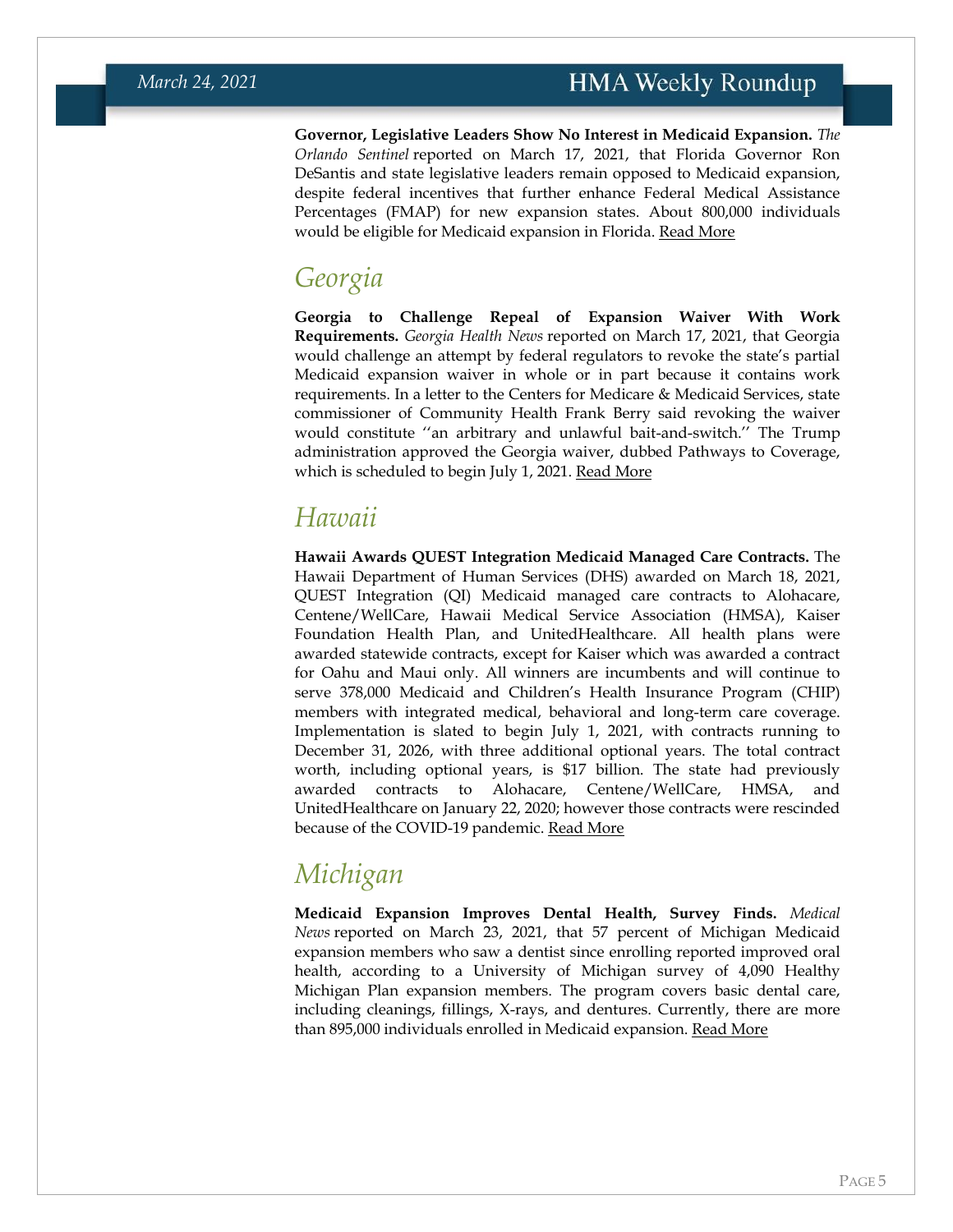#### *Mississippi*

**Mississippi Medicaid Plan, Others Face Investigation Over Pharmacy Benefits.** *The Daily Journal* reported on March 23, 2021, that Mississippi is investigating whether one of its Medicaid managed care plans and possibly others overcharged the state as they managed pharmacy benefits. The investigation focuses on Centene/Magnolia Health, which uses Envolve Pharmacy Solutions and RxAdvance. A state official said the investigation is similar to an Ohio lawsuit against Centene over pharmacy benefits. [Read More](https://www.djournal.com/news/state-news/mississippi-investigating-its-largest-medicaid-provider-over-pharmacy-benefits/article_09377333-b2e9-5ed8-b20b-ba02e157a349.html)

#### *Missouri*

**Missouri Eyes Medicaid Savings from COVID Relief Package.** *The News Tribune* reported on March 24, 2021, that Missouri lawmakers got their first look at Medicaid savings proposals stemming from the recently enacted COVID relief package. Potential areas for general funds savings presented during a House Budget Committee meeting included Medicaid managed care, pharmacy programs, and a variety of medical services. [Read More](https://www.newstribune.com/news/local/story/2021/mar/24/budget-plan-shows-first-missouri-savings-from-federal-medicaid-changes/864667/)

#### <span id="page-5-0"></span>*Ohio*

**Ohio Medicaid Plan to Invest \$18 Million to Foster Telehealth.** *The Columbus Business First* reported on March 19, 2021, that Ohio Medicaid plan Centene/Buckeye Health Plan has committed more than \$18 million to expanding telehealth. Efforts include funding for smartphones and network access for patients and technical assistance for Federally Qualified Health Centers to ramp-up telehealth services. [Read More](https://www.bizjournals.com/columbus/news/2021/03/19/investments-in-telehealth-solutions-in-ohio-addres.html)

### *Oklahoma*

**Oklahoma Request for Medicaid Amendments Is Open for Comment.** The Centers for Medicare & Medicaid Services (CMS) announced on March 23, 2021, that Oklahoma's request to amend its long-standing SoonerCare Medicaid 1115 waiver is open for public comment through April 22, 2021. The request for amendments, which was submitted to CMS last month, would formally allow the state to enroll families, expansion members, and foster care populations in Medicaid managed care. It would also waive retroactive eligibility for most expansion adults. Oklahoma awarded contracts to four health plans to transition its Medicaid program to managed care in October. [Read More](https://1115publiccomments.medicaid.gov/jfe/form/SV_72265XOEm3NP9X0)

### *Puerto Rico*

**Puerto Rico Medicaid Enrollment Rises Nearly 14 Percent Since Start of Pandemic.** *The Philadelphia Inquirer* reported on March 22, 2021, that Medicaid enrollment in Pennsylvania increased 13.7 percent to 3.2 million in the 12 months through February 2021 as a result of the COVID-19 pandemic. The state Department of Human Services is asking state lawmakers to approve \$941 million in extra funding to shore up a budget deficit driven by increased caseloads. [Read More](https://www.inquirer.com/health/coronavirus/spl/pa-coronavirus-medicaid-enrollment-increase-map-20210322.html)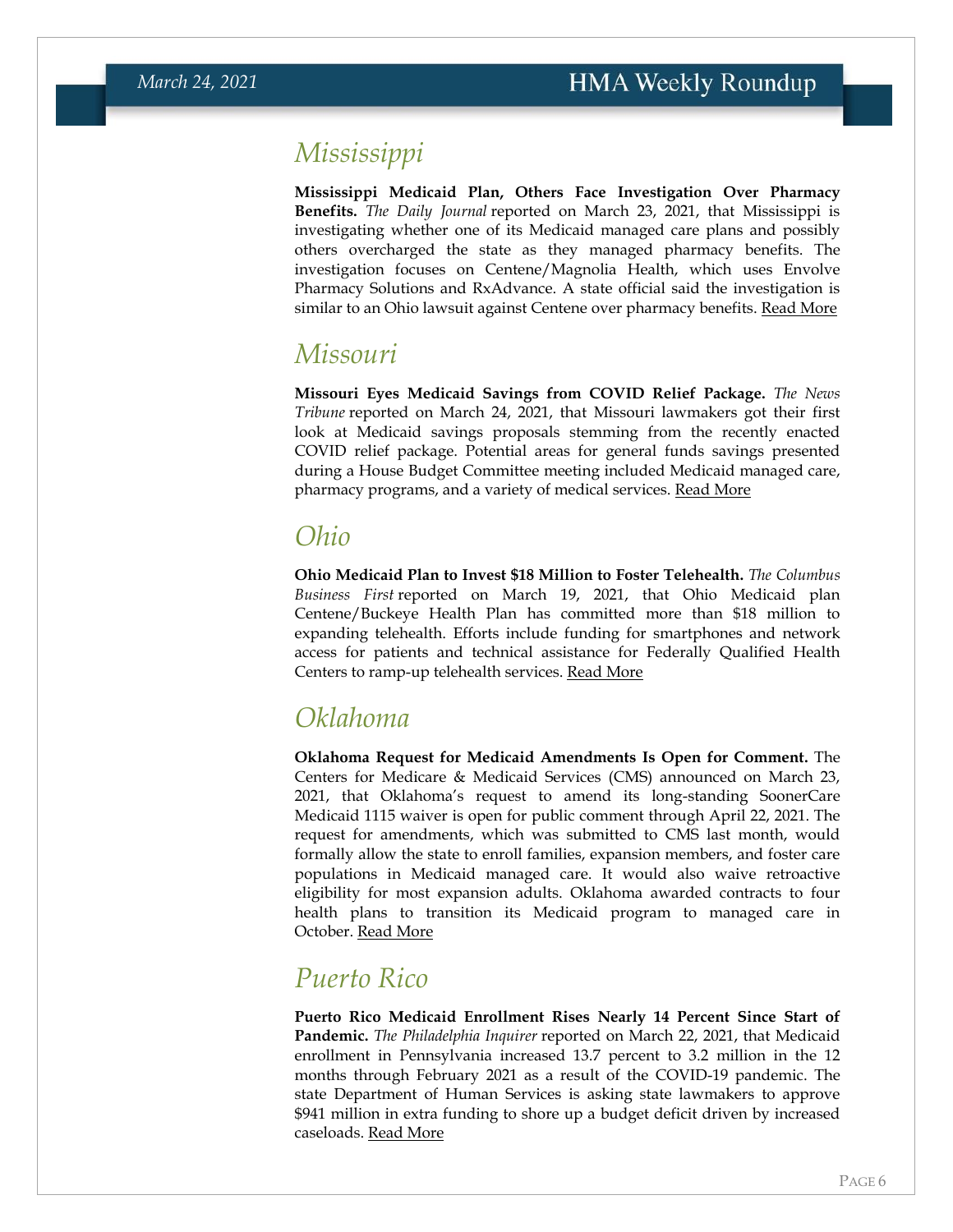**Medicaid Procurement Reform Is Topic of Testimony by GAO Official.** The U.S. Government Accountability Office (GAO), on March 17, 2021, reiterated before a House subcommittee the need for ongoing, risk-based oversight of Puerto Rico's Medicaid procurement process to promote competition and to mitigate the risk of fraud, waste and abuse, according to [testimony](https://www.gao.gov/assets/gao-21-454t.pdf) by GAO Director, Health Care, Carolyn Yocom. Her remarks, before the House Subcommittee on Health, follow the February publication of a GAO [report](https://www.gao.gov/assets/gao-21-229.pdf) calling for risk-based oversight by the Centers for Medicare  $\&$ Medicaid Services. [Read More](https://www.gao.gov/products/gao-21-454t)

#### *South Dakota*

**South Dakota Advocates Oppose Initiative Likely to Impact Medicaid Expansion Ballot Measure.** *The Rapid City Journal* reported on March 22, 2021, that a South Dakota advocacy group wants to delay an initiative likely to impact the state's Medicaid expansion ballot measure, which is expected for the November 2022 general election. The initiative would require supermajority voter approval for any citizen-initiated law or amendment costing the state \$10 million over five years. Dakotans For Health has asked the state Supreme Court to delay the supermajority initiative from June to November 2022. [Read More](https://rapidcityjournal.com/news/local/medicaid-expansion-group-wants-voters-to-delay-supermajority-vote/article_bb8550a5-7942-5743-990c-384a87ded343.html)

#### *Tennessee*

**Tennessee Senate Speaker Is Open to Medicaid Expansion.** *The Tennessean* reported on March 23, 2021, that Tennessee Lieutenant Governor and Senate Speaker Randy McNally (R-Oak Ridge) is reconsidering his opposition to Medicaid expansion in light of new federal incentives. Tennessee Governor Bill Lee and House Speaker Cameron Sexton (R-Crossville) indicated continued opposition to expansion. Medicaid expansion would cover an additional 300,000 adults. [Read More](https://www.tennessean.com/story/news/health/2021/03/23/tennessee-could-expand-medicaid-save-900-m-biden-new-offer/4740068001/)

#### <span id="page-6-0"></span>*Utah*

<span id="page-6-1"></span>**Utah Names Emma Chacon Interim State Medicaid Director.** The Utah Department of Health announced on March 17, 2021, that Governor Spencer Cox has named Emma Chacon interim state Medicaid director. Chacon previously served as Utah Medicaid deputy director and operations director. Chacon will replace Nathan Checketts, who will serve as deputy director at the Utah Department of Human Services. [Read More](https://stateofreform.com/featured/2021/03/gov-cox-names-interim-medicaid-director/)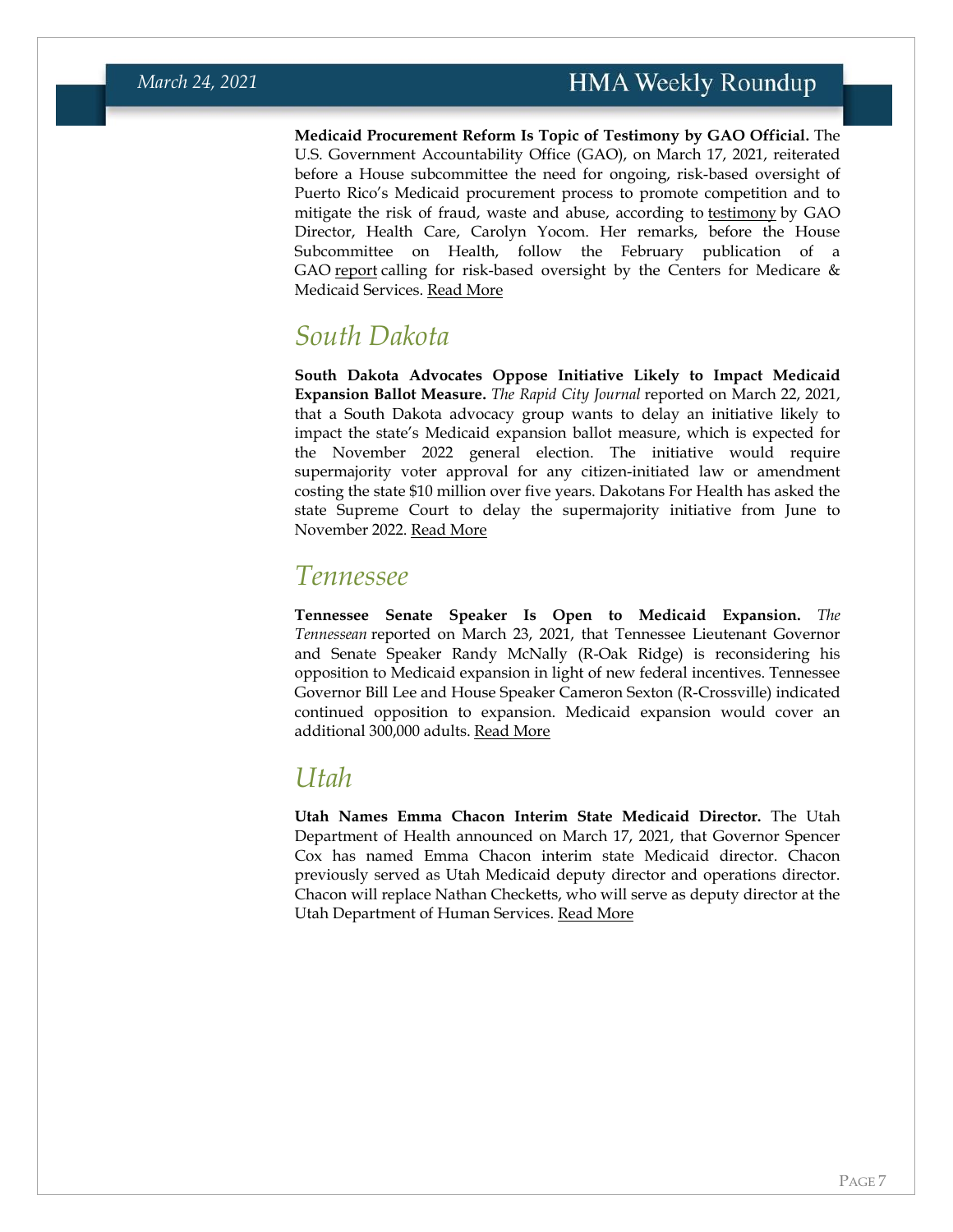#### *Washington*

**Pierce County Council to Vote on Medicaid Overhaul; State Officials Have Questions.** *KIRO/The News Tribune* reported on March 18, 2021, that the Pierce County Council will vote on a Medicaid overhaul bill, which would create an Accountable Care Network to re-negotiate contracts with Medicaid managed care plans and institute a one-tenth of one percent sales tax to help fund additional behavioral health services. The bill has cleared the council's Human Services Committee. Other counties in the state have passed a similar sales tax increase. Regarding the broader overhaul, state Medicaid director MaryAnne Lindeblad said, "we don't have enough information on what they are attempting to do." Currently, five Medicaid plans serve more than 230,000 Medicaid beneficiaries in Pierce County. [Read More](https://www.kiro7.com/news/local/pierce-county-restructure-medicaid-without-state-ensuring-sales-tax-hike/UVV32OQK3NH55NRK72FH73MFDE/)

### *Wyoming*

**Wyoming House Gives Initial Approval to Medicaid Expansion Bill.** *The Casper Star Tribune* reported on March 22, 2021, that the Wyoming House gave initial approval to a bill to implement Medicaid expansion for more than 25,000 individuals at 138 percent of poverty for as long as the federal government picks up at least 90 percent of the cost. The bill, which is sponsored by state Representative John Romero-Martinez (R-Cheyenne), still requires two additional readings in the House before heading to the Senate. Recently, a similar Senate bill failed to advance. [Read More](https://trib.com/news/state-and-regional/health/medicaid-expansion-bill-gains-approval-in-wyoming-house/article_b6987871-34ac-55d9-a44a-80f7062f6a02.html)

#### <span id="page-7-0"></span>*National*

**Exchange Enrollment Now Is Open Through August 15.** *The Hill* reported on March 23, 2021, that the Biden administration extended the special HealthCare.gov Exchange enrollment period three more months through August 15. The extension means more time for individuals to buy coverage using enhanced subsidies from the American Rescue Plan Act. [Read More](https://thehill.com/policy/healthcare/544578-biden-administration-extends-special-obamacare-enrollment-until-august)

**Biden Administration Delays Rule Requiring Review of Most Existing Regulations.** *Modern Healthcare* reported on March 22, 2021, that the Biden administration has delayed a rule requiring the U.S. Department of Health and Human Services to review most of its regulations every 10 years and automatically void those not assessed within five years. The rule was initiated by the Trump administration. [Read More](https://www.modernhealthcare.com/law-regulation/hhs-pauses-rule-review-and-eliminate-old-regulations)

**Medicaid Home, Community-Based Services Would Be Mandatory Under Proposed Bill.** *Disability Scoop* reported on March 22, 2021, that U.S. House and Senate lawmakers have drafted a bill that would make Medicaid coverage of home and community-based services (HCBS) mandatory. The HCBS Access Act would provide additional funding to states, eliminate HCBS waiting lists, create a basic menu of required services, and help states create a network of providers. There are currently 850,000 individuals on HCBS waiting lists. [Read](https://www.disabilityscoop.com/2021/03/22/waiting-lists-may-be-eliminated-for-disability-services-provided-by-medicaid/29252/)  [More](https://www.disabilityscoop.com/2021/03/22/waiting-lists-may-be-eliminated-for-disability-services-provided-by-medicaid/29252/)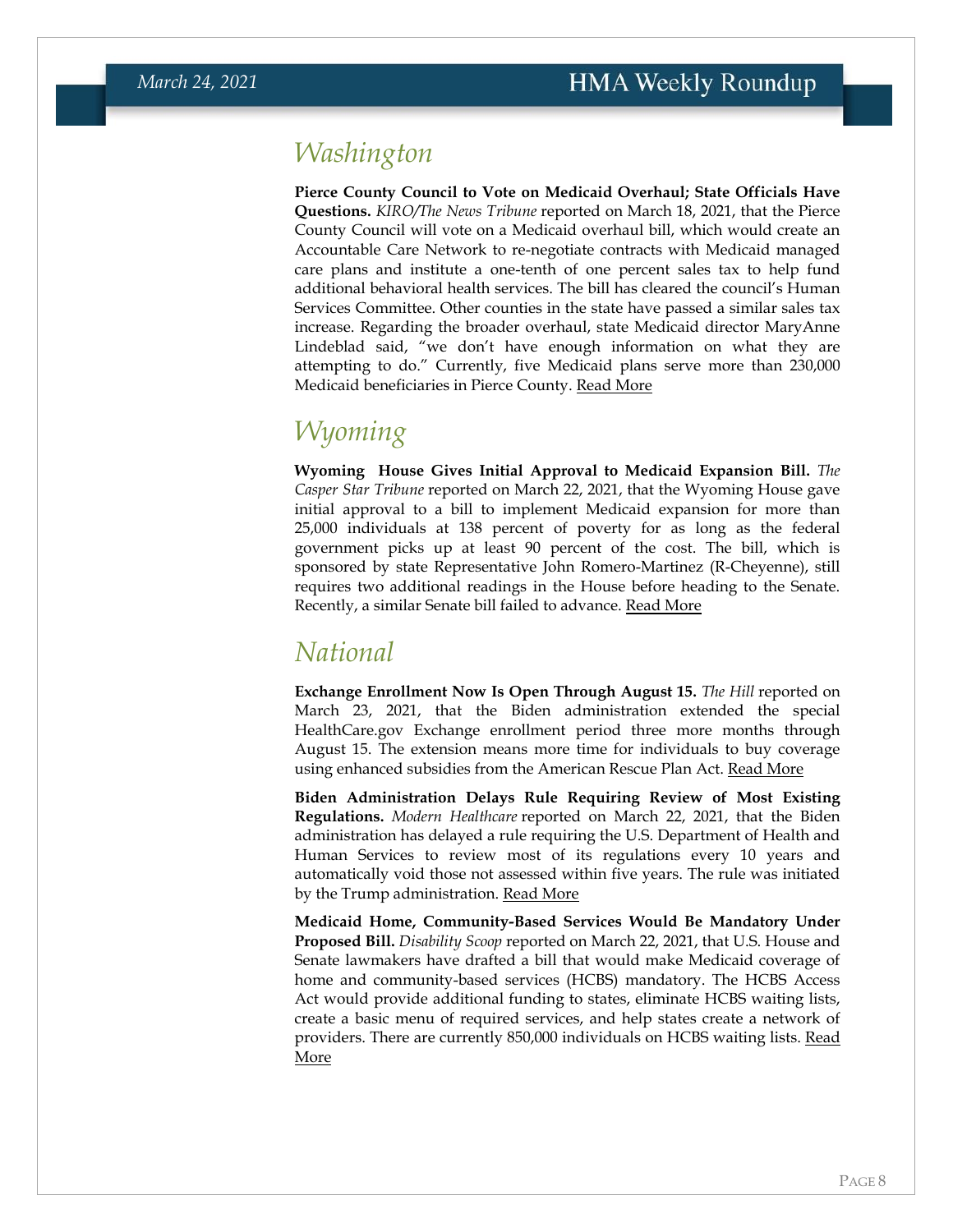**House Passes Bill to Extend Moratorium on Medicare Provider Cuts.** *Modern Healthcare* reported on March 19, 2021, that the U.S. House passed a bill that would extend the moratorium on a two percent sequester cut to Medicare providers until the end of the year. The cut, which began in 2013 and was temporarily paused in December 2020, is scheduled take effect again on April 1. The bill would also exempt the Biden COVID-19 relief package from potentially triggering further cuts. The bill now heads to the Senate. [Read More](https://www.modernhealthcare.com/medicare/house-passes-bill-avert-medicare-cuts-senate-action-uncertain)

**Medicaid Mobile Crisis Intervention Gets Boost in COVID-19 Relief Law.** The Kaiser Family Foundation reported on March 18, 2021, that the American Rescue Plan Act (ARPA) allows states to provide community-based mobile crisis intervention services with 85 percent Medicaid federal matching funds for the first three years. An issue brief from Kaiser also detailed numerous other Medicaid provisions. [Read More](https://www.kff.org/medicaid/issue-brief/medicaid-provisions-in-the-american-rescue-plan-act/)

**Xavier Becerra Is Confirmed as HHS Secretary.** *The Wall Street Journal* reported on March 18, 2021, that the U.S. Senate has confirmed Xavier Becerra as Secretary of the U.S. Department of Health and Human Services. Becerra will play an important role in implementing elements of the Biden administration's COVID relief package. He has also stressed the need to address healthcare costs, sustain the Affordable Care Act Exchanges, and ensure coverage for individuals with pre-existing conditions. [Read More](https://www.wsj.com/articles/senate-confirms-xavier-becerra-as-secretary-of-health-and-human-services-11616086011?mod=djemalertNEWS)

**HHS Revokes Permission to Implement Medicaid Work Requirements in Arkansas, New Hampshire.** *Politico* reported on March 17, 2021, that U.S Department of Health and Human Services (HHS) has revoked permission to implement Medicaid work requirements in Arkansas and New Hampshire. HHS informed the states that work requirements are "not likely to promote the objectives of the Medicaid statute." Medicaid work requirements had been approved in both states by the previous administration; however, Arkansas was the only state to implement the work requirements before being blocked by a federal judge. [Read More](https://www.politico.com/news/2021/03/17/biden-administration-medicaid-work-rules-476856)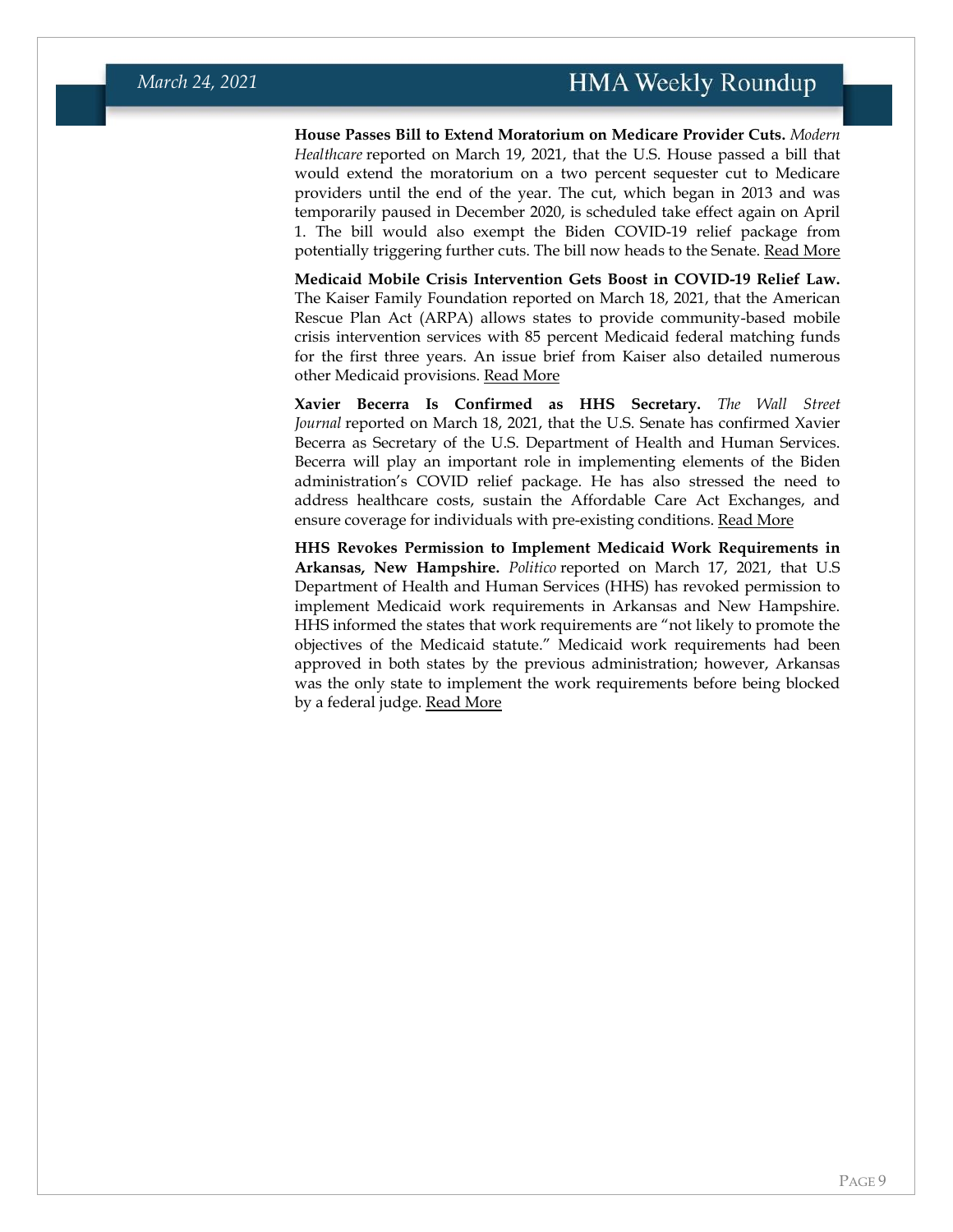<span id="page-9-0"></span>

#### **INDUSTRY NEWS**

**WellCare of KY Appoints Joshua Sloop as President, CEO.** On March 22, 2021, Centene subsidiary WellCare of Kentucky announced the appointment of Joshua Sloop as president and chief executive, effective March 29, 2021. Most recently, Sloop was with PA Health & Wellness, another Centene health plan in Pennsylvania. [Read More](https://www.prnewswire.com/news-releases/wellcare-appoints-joshua-sloop-as-ceo-in-kentucky-301251130.html)

**Hospitals Seek Federal Investigation of UnitedHealth Group Proposed Acquisition of Change Healthcare.** *Modern Healthcare* reported on March 18, 2021, that the American Hospital Association [asked](https://www.aha.org/system/files/media/file/2021/03/aha-urges-doj-investigate-unitedhealth-groups-acquisition-change-healthcare-letter-3-18-21.pdf) the U.S. Department of Justice to investigate UnitedHealth Group's proposed \$8 billion acquisition of Change Healthcare, warning it would result in a loss of claims clearinghouse competition, payment accuracy, revenue cycle management, and clinical decision support services. [Read More](https://www.modernhealthcare.com/mergers-acquisitions/hospitals-ask-doj-probe-unitedhealths-change-healthcare-acquisition)

**Agilon Health Seeks to Raise \$100 Million in IPO.** Healthcare technology company Agilon Health announced on March 18, 2021, that it filed a registration statement with the U.S. Securities and Exchange Commission to raise up to \$100 million in an initial public offering (IPO) of common stock. Agilon Health intends to trade on Nasdaq using the ticker symbol AGL. Read [More](https://www.businesswire.com/news/home/20210318005826/en/agilon-health-Files-Registration-Statement-for-Proposed-Initial-Public-Offering)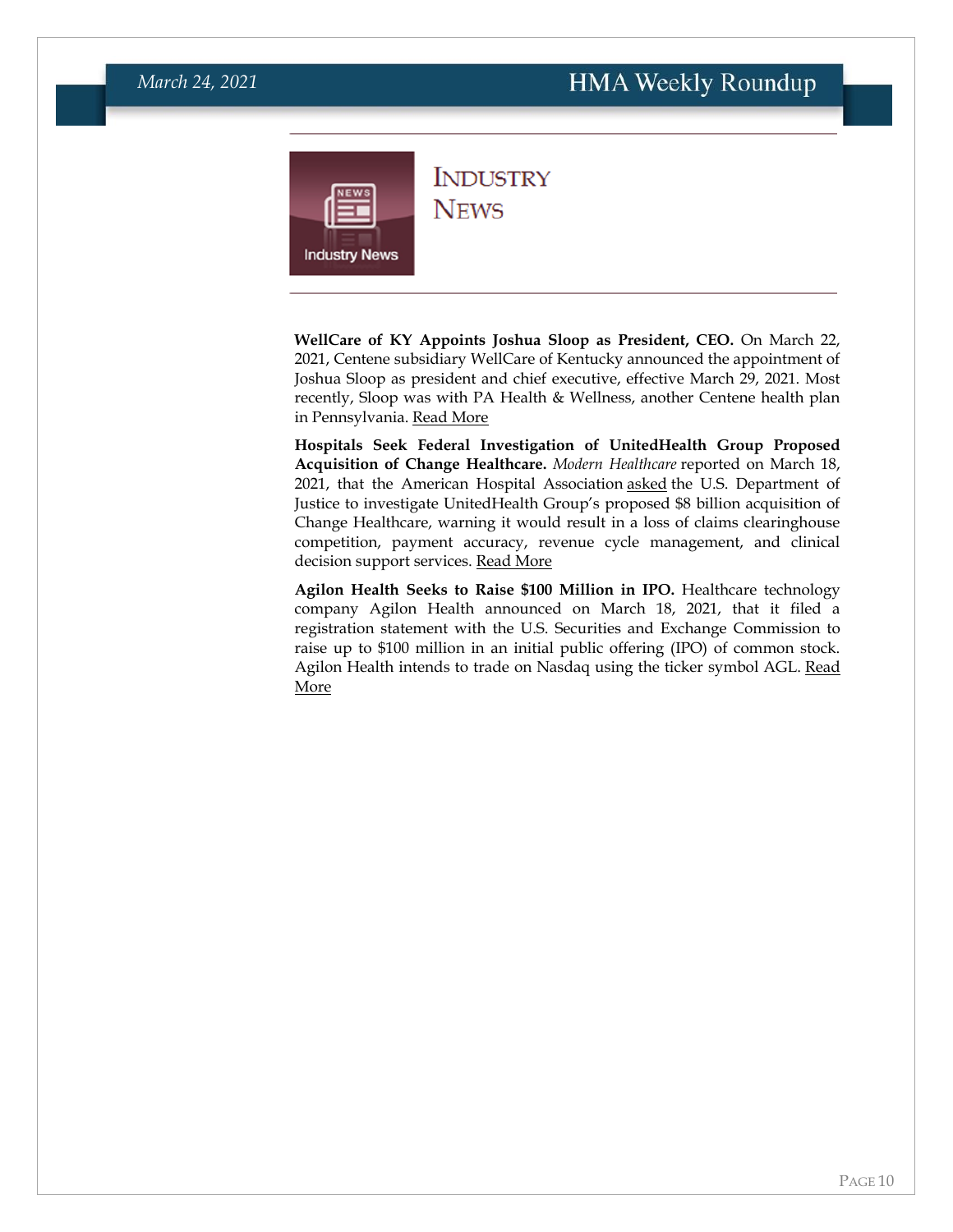# <span id="page-10-0"></span>HMA Weekly Roundup

# RFP CALENDAR

| Date                            | State/Program                                                                                                                                                                                                  | Event                | <b>Beneficiaries</b> |
|---------------------------------|----------------------------------------------------------------------------------------------------------------------------------------------------------------------------------------------------------------|----------------------|----------------------|
| January 26, 2021 - Delayed      | Ohio                                                                                                                                                                                                           | Awards               | 2,450,000            |
| Spring 2021                     | Louisiana                                                                                                                                                                                                      | <b>RFP Release</b>   | 1,550,000            |
| April 1, 2021                   | Indiana Hoosier Care Connect ABD                                                                                                                                                                               | Implementation       | 90,000               |
| March 19, 2021                  | Minnesota MA Families, Children; MinnesotaCare (metro)                                                                                                                                                         | <b>Proposals Due</b> | 548,000              |
| May 10, 2021                    | Minnesota MA Families, Children; MinnesotaCare (metro)                                                                                                                                                         | Awards               | 548,000              |
| May 13, 2021                    | Nevada                                                                                                                                                                                                         | Proposals Due        | 600,000              |
| May 21, 2021                    | North Dakota Expansion                                                                                                                                                                                         | Awards               | 19,800               |
| Summer 2021                     | Rhode Island                                                                                                                                                                                                   | <b>RFP Release</b>   | 276,000              |
| June 11, 2021                   | North Carolina - BH IDD Tailored Plans                                                                                                                                                                         | Awards               | <b>NA</b>            |
| Q <sub>2</sub> 20 <sub>21</sub> | <b>Tennessee</b>                                                                                                                                                                                               | <b>RFP Release</b>   | 1,500,000            |
| July 1, 2021                    | North Carolina - Phase 1 & 2                                                                                                                                                                                   | Implementation       | 1,500,000            |
| <b>July 1, 2021</b>             | <b>Missouri</b>                                                                                                                                                                                                | <b>RFP Release</b>   | 756,000              |
| <b>July 1, 2021</b>             | Hawaii Quest Integration                                                                                                                                                                                       | Implementation       | 378,000              |
| July 1, 2021                    | <b>Hawaii Community Care Services</b>                                                                                                                                                                          | Implementation       | 4,500                |
| August 2021                     | <b>Texas STAR Health</b>                                                                                                                                                                                       | <b>RFP Release</b>   | 36,500               |
| September 7, 2021               | Nevada                                                                                                                                                                                                         | Awards               | 600,000              |
| October 2021                    | Minnesota Seniors and Special Needs BasicCare                                                                                                                                                                  | <b>RFP Release</b>   | 120,000              |
| October 1, 2021                 | Oklahoma                                                                                                                                                                                                       | Implementation       | 742,000              |
| November 2021                   | <b>Missouri</b>                                                                                                                                                                                                | Awards               | 756,000              |
| Late 2021                       | California Two Plan Commercial - Alameda, Contra Costa, Fresno,<br>Kern, Kings, Los Angeles, Madera, Riverside, San Bernardino, Santa RFP Release<br>Clara, San Francisco, San Joaquin, Stanislaus, and Tulare |                      | 1,640,000            |
| Late 2021                       | California GMC - Sacramento, San Diego                                                                                                                                                                         | <b>RFP Release</b>   | 1,091,000            |
| Late 2021                       | California Imperial                                                                                                                                                                                            | <b>RFP Release</b>   | 75,000               |
| Late 2021                       | California Regional - Alpine, Amador, Butte, Calaveras, Colusa, El<br>Dorado, Glenn, Inyo, Mariposa, Mono, Nevada, Placer, Plumas,<br>Sierra, Sutter, Tehama, Tuolumne, Yuba                                   | <b>RFP Release</b>   | 286,000              |
| Late 2021                       | California San Benito                                                                                                                                                                                          | <b>RFP Release</b>   | 7,600                |
| January 2022                    | Minnesota MA Families and Children, MinnesotaCare                                                                                                                                                              | <b>RFP Release</b>   | 543,000              |
| January 1, 2022                 | Minnesota MA Families, Children; MinnesotaCare (metro)                                                                                                                                                         | Implementation       | 548,000              |
| January 1, 2022                 | Nevada                                                                                                                                                                                                         | Implementation       | 600,000              |
| January 1, 2022                 | Massachusetts One Care (Duals Demo)                                                                                                                                                                            | Implementation       | 150,000              |
| <b>January 1, 2022</b>          | North Dakota Expansion                                                                                                                                                                                         | Implementation       | 19,800               |
| <b>January 5, 2022</b>          | Ohio                                                                                                                                                                                                           | Implementation       | 2,450,000            |
| February 2022                   | <b>Texas STAR Health</b>                                                                                                                                                                                       | Awards               | 36,500               |
| July 1, 2022                    | Rhode Island                                                                                                                                                                                                   | Implementation       | 276,000              |
| July 1, 2022                    | North Carolina - BH IDD Tailored Plans                                                                                                                                                                         | Implementation       | <b>NA</b>            |
| <b>July 1, 2022</b>             | <b>Missouri</b>                                                                                                                                                                                                | Implementation       | 756,000              |
| Q2 2022                         | <b>Texas STAR+PLUS</b>                                                                                                                                                                                         | <b>RFP Release</b>   | 538,000              |
|                                 | California Two Plan Commercial - Alameda, Contra Costa, Fresno,                                                                                                                                                |                      |                      |
| Early 2022 - Mid 2022           | Kern, Kings, Los Angeles, Madera, Riverside, San Bernardino, Santa<br>Clara, San Francisco, San Joaquin, Stanislaus, and Tulare                                                                                | Awards               | 1,640,000            |
| Early 2022 - Mid 2022           | California GMC - Sacramento, San Diego                                                                                                                                                                         | Awards               | 1,091,000            |
| Early 2022 - Mid 2022           | California Imperial                                                                                                                                                                                            | Awards               | 75,000               |
| Early 2022 - Mid 2022           | California Regional - Alpine, Amador, Butte, Calaveras, Colusa, El<br>Dorado, Glenn, Inyo, Mariposa, Mono, Nevada, Placer, Plumas,<br>Sierra, Sutter, Tehama, Tuolumne, Yuba                                   | Awards               | 286,000              |
| Early 2022 - Mid 2022           | California San Benito                                                                                                                                                                                          | Awards               | 7,600                |
| Q3 2022                         | <b>Texas STAR+PLUS</b>                                                                                                                                                                                         | Awards               | 538.000              |
| January 1, 2023                 | Minnesota MA Families and Children, MinnesotaCare                                                                                                                                                              | Implementation       | 543,000              |
| Q1 2023                         | <b>Texas STAR &amp; CHIP</b>                                                                                                                                                                                   | <b>RFP Release</b>   | 3,700,000            |
| Q2 2023                         | <b>Texas STAR &amp; CHIP</b>                                                                                                                                                                                   | Awards               | 3,700,000            |
| Q3 2023                         | <b>Texas STAR Kids</b>                                                                                                                                                                                         | <b>RFP Release</b>   | 166,000              |
| Q4 2023                         | <b>Texas STAR Kids</b>                                                                                                                                                                                         | Awards               | 166,000              |
| Q4 2023                         | <b>Texas STAR Health</b>                                                                                                                                                                                       | Implementation       | 36,500               |
|                                 | California Two Plan Commercial - Alameda, Contra Costa, Fresno,                                                                                                                                                |                      |                      |
| January 2024                    | Kern, Kings, Los Angeles, Madera, Riverside, San Bernardino, Santa Implementation<br>Clara, San Francisco, San Joaquin, Stanislaus, and Tulare                                                                 |                      | 1,640,000            |
| January 2024                    | California GMC - Sacramento, San Diego                                                                                                                                                                         | Implementation       | 1,091,000            |
| January 2024                    | California Imperial                                                                                                                                                                                            | Implementation       | 75,000               |
| January 2024                    | California Regional - Alpine, Amador, Butte, Calaveras, Colusa, El<br>Dorado, Glenn, Inyo, Mariposa, Mono, Nevada, Placer, Plumas,<br>Sierra, Sutter, Tehama, Tuolumne, Yuba                                   | Implementation       | 286,000              |
| January 2024                    | California San Benito                                                                                                                                                                                          | Implementation       | 7,600                |
| Q1 2024                         | <b>Texas STAR+PLUS</b>                                                                                                                                                                                         | Implementation       | 538,000              |
| Q4 2024                         | <b>Texas STAR &amp; CHIP</b>                                                                                                                                                                                   | Implementation       | 3,700,000            |
| Q2 2025                         | <b>Texas STAR Kids</b>                                                                                                                                                                                         | Implementation       | 166,000              |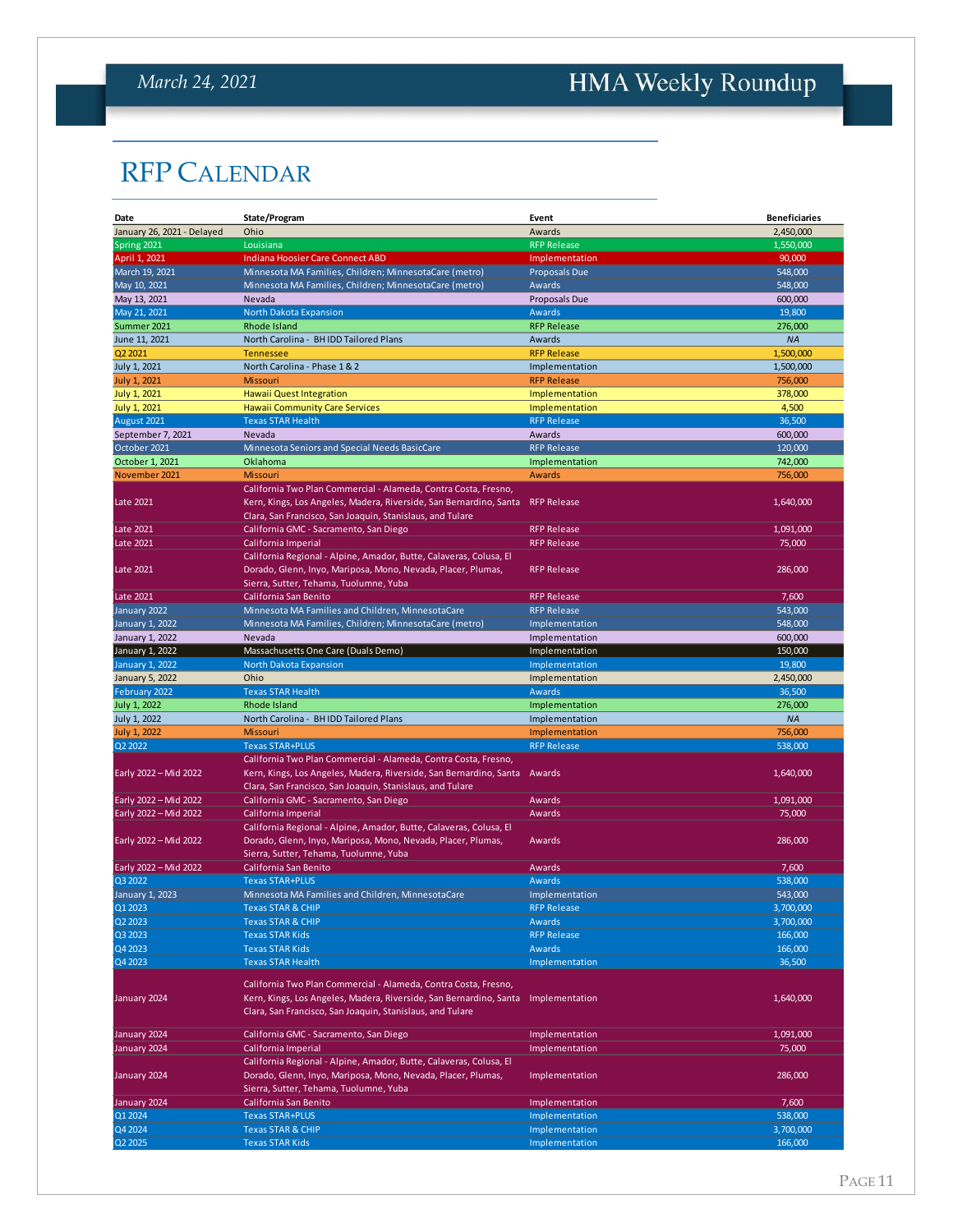# COMPANY ANNOUNCEMENTS

**[MCG White Paper: Mental Health Parity: Perspectives on the Future](https://info.mcg.com/white-paper-mental-health-parity.html?utm_source=hma&utm_medium=membership&utm_campaign=white-paper-2021)**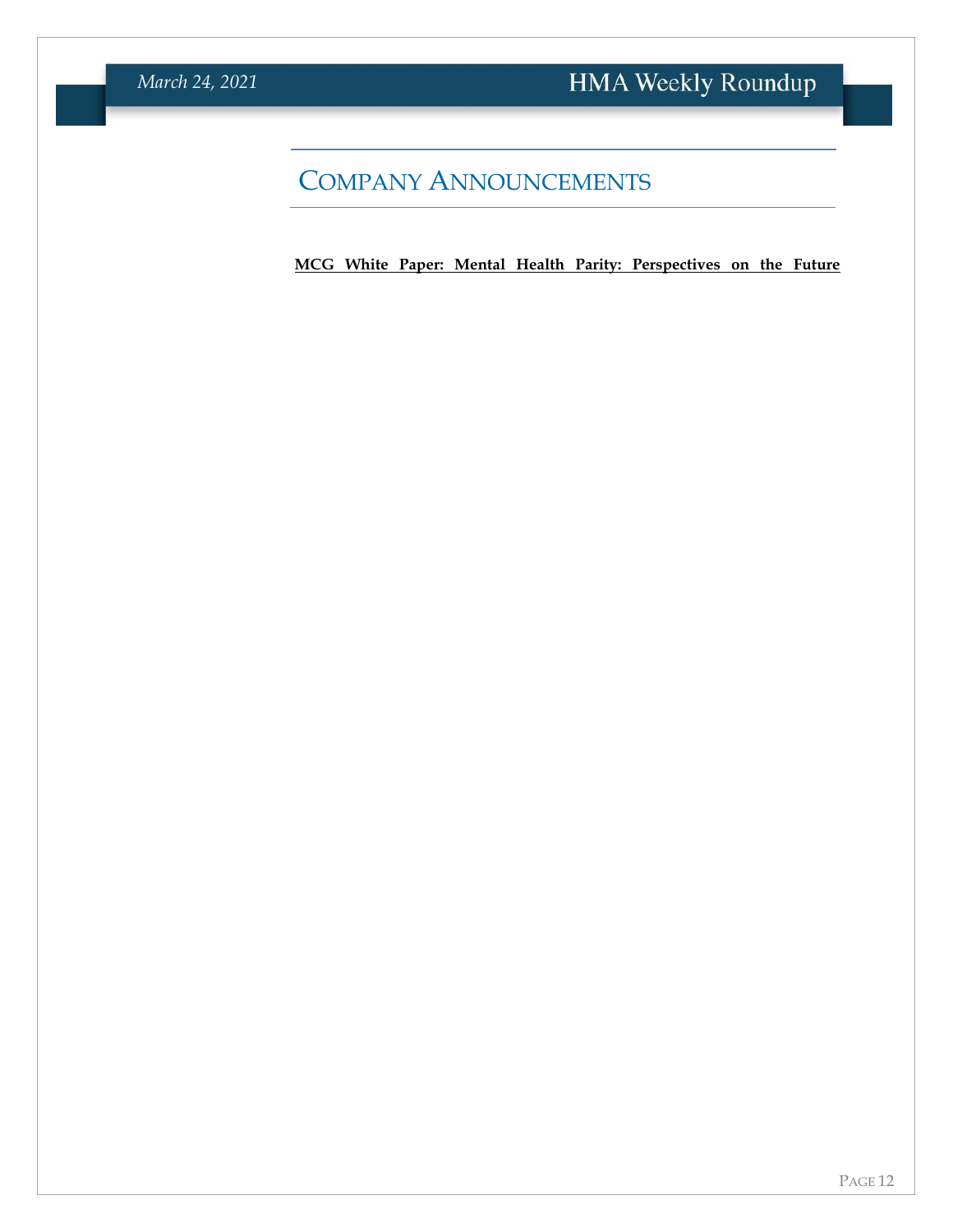### HMA NEWS

#### <span id="page-12-0"></span>New this week on HMA Information Services (HMAIS)**: Medicaid Data**

- Illinois Dual Demo Enrollment is Up 12.1%, 2020 Data
- Iowa Medicaid Managed Care Enrollment is Up 2.8%, Mar-21 Data
- Minnesota Medicaid Managed Care Enrollment is Up 1.4%, Jan-21 Data
- Missouri Medicaid Managed Care Enrollment is Up 2.5%, Feb-21 Data
- Ohio Medicaid Managed Care Enrollment is Up 0.7%, Jan-21 Data
- Ohio Medicaid Managed Care Enrollment is Up 1.4%, Feb-21 Data
- Pennsylvania Medicaid Managed Care Enrollment is Up 1.4%, Jan-21 Data
- Pennsylvania Medicaid Managed Care Enrollment is Up 2.4%, Feb-21 Data

#### **Public Documents:**

*Medicaid RFPs, RFIs, and Contracts:*

- Alabama Medicaid HIE Implementation and Operation RFP and Attachments, Mar-21
- Ohio Medicaid Independent Medical Examiners RLB, Mar-21
- Rhode Island Medicaid Enterprise System Planning Vendor and Project Management Office RFP, Mar-21

*Medicaid Program Reports, Data and Updates:*

- Georgia 'Pathways to Coverage' Section 1115 Demonstration Waiver Application, Approval, and Relevant Documents, 2019-21
- New Hampshire Work Requirements Waiver Letter, Mar-21
- Ohio Medicaid Waiver Comparison Charts, SFY 2021
- Ohio OhioRISE Advisory Council Meeting Materials, 2020-21
- Oklahoma Governor's Proposed Budget, FY 2022
- Oklahoma SoonerCare 1115 Waiver Documents, 2015-21
- Tennessee Governor's Proposed Budget Documents, FY 2021-22
- Tennessee Medicaid Quality Assessment and Performance Improvement Strategy Reports, 2013-19
- Tennessee TennCare Budget Presentation, FY 2021
- Vermont DVHA Budget Recommendations, SFY 2019-22
- Washington Apple Health Managed Care Children with Chronic Conditions CAHPS Report, 2017-20
- Washington Medicaid Managed Care External Quality Review Reports, 2012-20

A subscription to HMA Information Services puts a world of Medicaid information at your fingertips, dramatically simplifying market research for strategic planning in healthcare services. An HMAIS subscription includes:

- State-by-state overviews and analysis of latest data for enrollment, market share, financial performance, utilization metrics and RFPs
- Downloadable ready-to-use charts and graphs
- Excel data packages
- RFP calendar

If you're interested in becoming an HMAIS subscriber, contact Carl Mercurio at [cmercurio@healthmanagement.com.](mailto:cmercurio@healthmanagement.com)